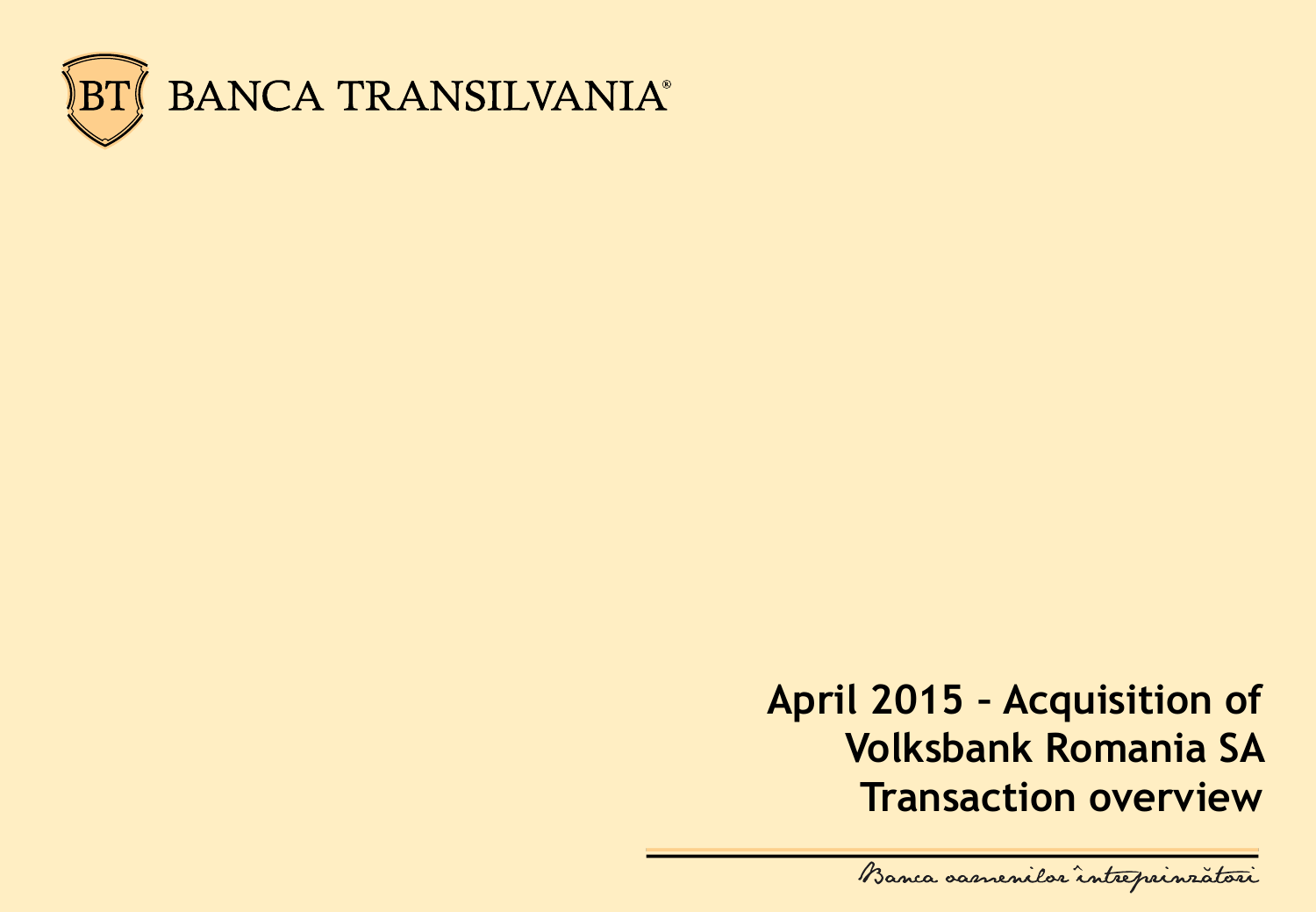

- THE INFORMATION CONTAINED IN THIS DOCUMENT HAS NOT BEEN INDEPENDENTLY VERIFIED AND NO REPRESENTATION OR WARRANTY EXPRESSED OR IMPLIED IS MADE AS TO, AND NO RELIANCE SHOULD BE PLACED ON, THE FAIRNESS, ACCURACY, COMPLETENESS OR CORRECTNESS OF THIS INFORMATION OR OPINIONS CONTAINED HEREIN.
- CERTAIN STATEMENTS CONTAINED IN THIS DOCUMENT MAY BE STATEMENTS OF FUTURE EXPECTATIONS AND OTHER FORWARD-LOOKING STATEMENTS THAT ARE BASED ON MANAGEMENT'S CURRENT VIEWS AND ASSUMPTIONS AND INVOLVE KNOWN AND UNKNOWN RISKS AND UNCERTAINTIES THAT COULD CAUSE ACTUAL RESULTS, PERFORMANCE OR EVENTS TO DIFFER MATERIALLY FROM THOSE EXPRESSED OR IMPLIED IN SUCH STATEMENTS.
- NONE OF BANCA TRANSILVANIA OR ANY OF ITS AFFILIATES, ADVISORS OR REPRESENTATIVES SHALL HAVE ANY LIABILITY WHATSOEVER (IN NEGLIGENCE OR OTHERWISE) FOR ANY LOSS HOWSOEVER ARISING FROM ANY USE OF THIS DOCUMENT OR ITS CONTENT OR OTHERWISE ARISING IN CONNECTION WITH THIS DOCUMENT.
- THIS DOCUMENT DOES NOT CONSTITUTE AN OFFER OR INVITATION TO PURCHASE OR SUBSCRIBE FOR ANY SHARES AND NEITHER IT NOR ANY PART OF IT SHALL FORM THE BASIS OF OR BE RELIED UPON IN CONNECTION WITH ANY CONTRACT OR COMMITMENT WHATSOEVER.
- **THE FINANCIAL INFORMATION PRESENTED IN THIS DOCUMENT IS NOT AUDITED, UNLESS** OTHERWISE SPECIFIED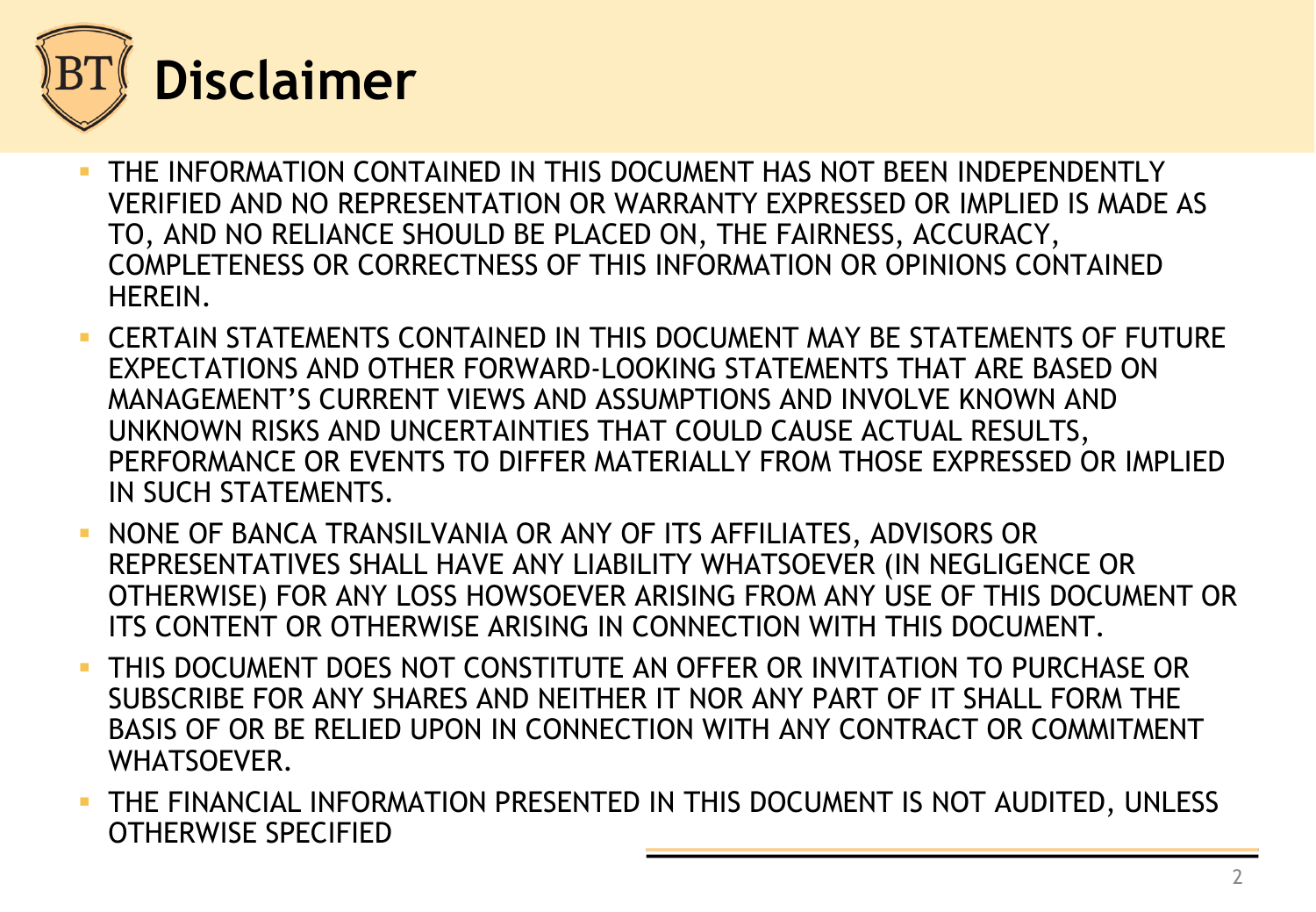

# **Introduction**

- **Transaction overview**
- Overview of financial information
- **High level integration plan**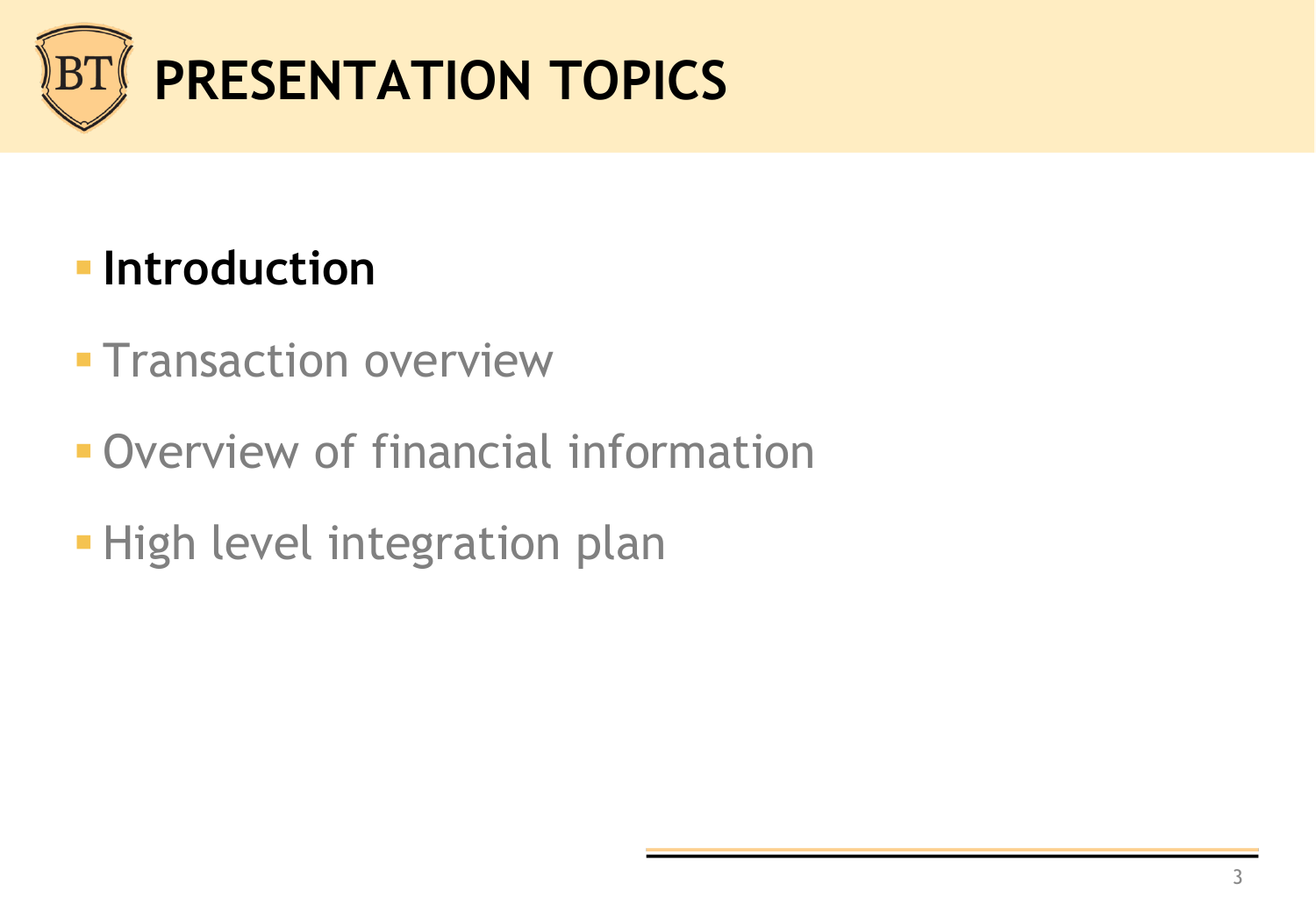# **Macroeconomic environment**



#### **Inflation - at year end (%, Y/Y)**



- The GDP rose by  $2.8\%$  Y/Y in 2014, an evolution determined by the dynamics of the domestic demand.
- The private consumption increased by 4.5% Y/Y last year, while the government consumption had a positive contribution of 0.8 pp.
- The inflexion of the fixed investment at the end of 2014 (up by 1.4% Y/Y in 4Q) points to the start of a new cycle.
- The average annual inflation decelerated to 1.07% Y/Y in 2014.
- Inflation hit new record low levels in January and February 2015 (0.4% Y/Y), due to the agricultural output (2013/2014) and the decline in oil prices.
- NBR continued to relax the monetary policy in March 2015, by cutting the reference interest rate to 2.00% (the central bank kept the MRRs levels at 10% for RON and 14% for FX).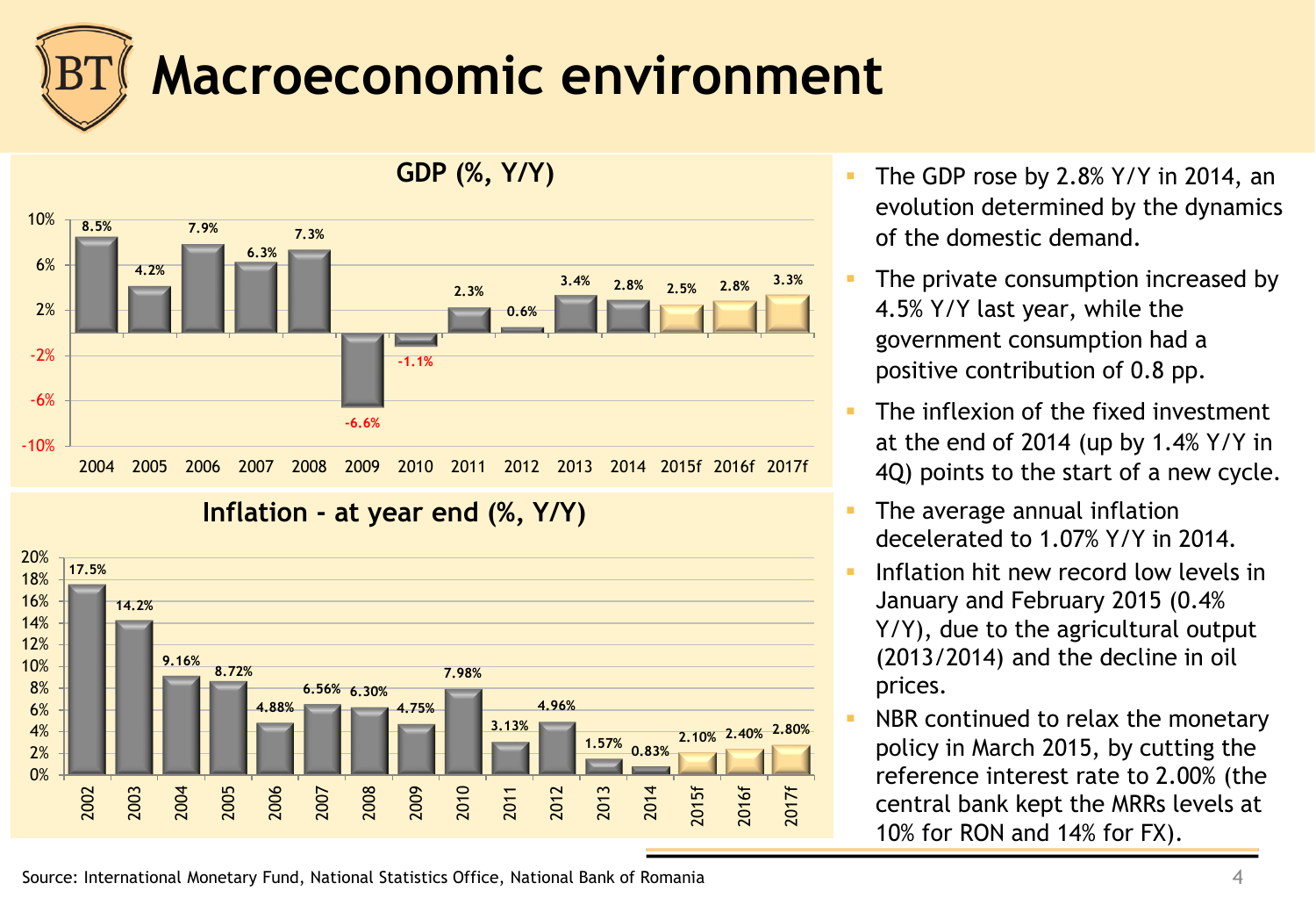# **Romanian Banking Systems – banking assets and NPLs**



 BT achieved 8.4% growth during 2013 and 11.2% increase during 2014.

- **13.93% 15.33% 19.19% 21.87% 18.24% 14.33% 11.85% 7.89% 6.53%** -3.00% 2.00% 7.00% 12.00% 17.00% 22.00% **2008 2009 2010 2011 2012 2013 H1 2014 Q3 2014 2014** NPL
- BT benchmarks well at 10.87% NPL ratio as end of 2014.
- **NPL ratio rose to 14.25% in** February in the Romanian Banking sector.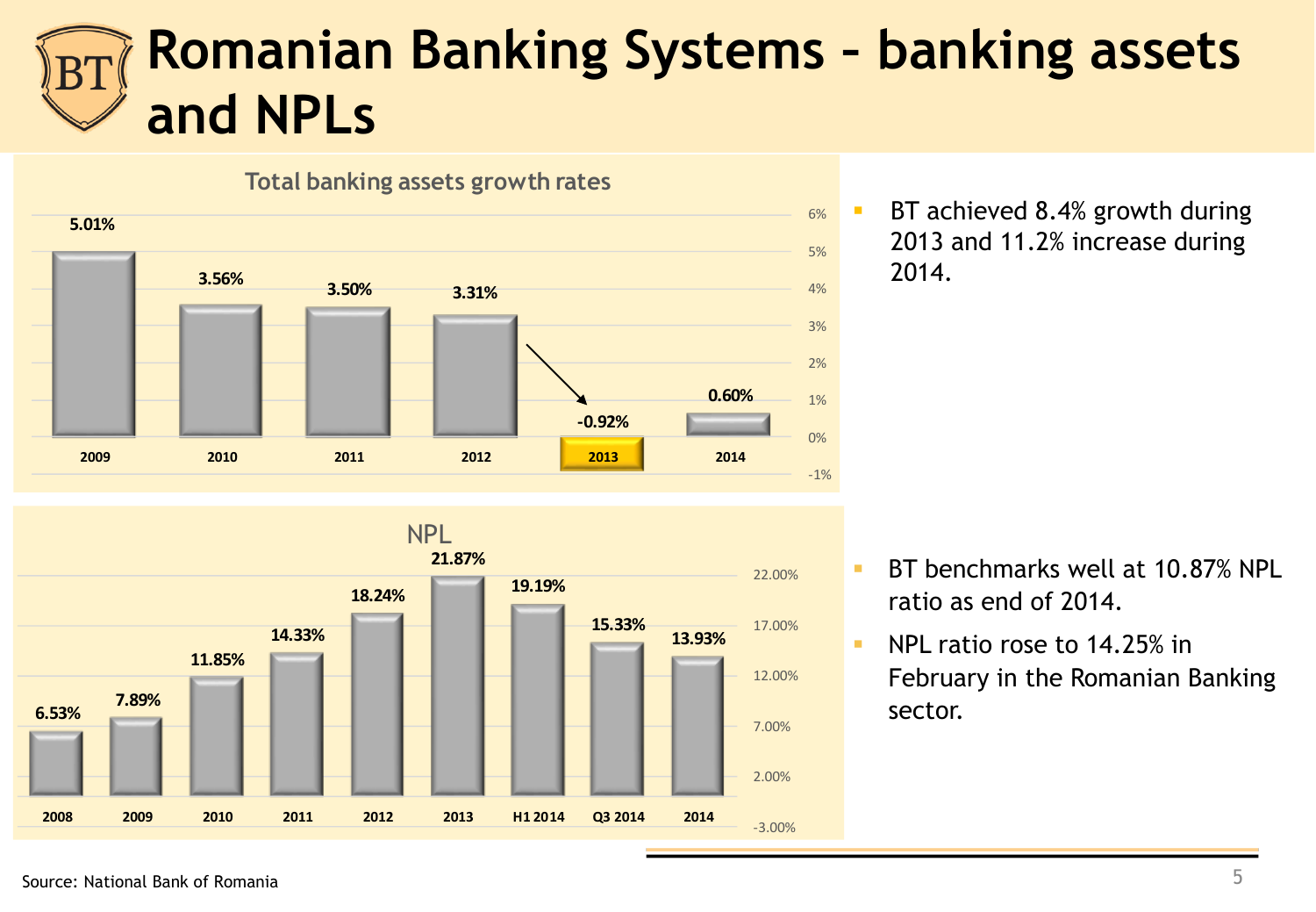# **Romanian Banking System – loans and deposits**



**RON non-government loans (RON bn)**

**RON non-government deposits (RON bn)**





**FX non-government loans (RON bn)**

**FX non-government deposits (RON bn)**

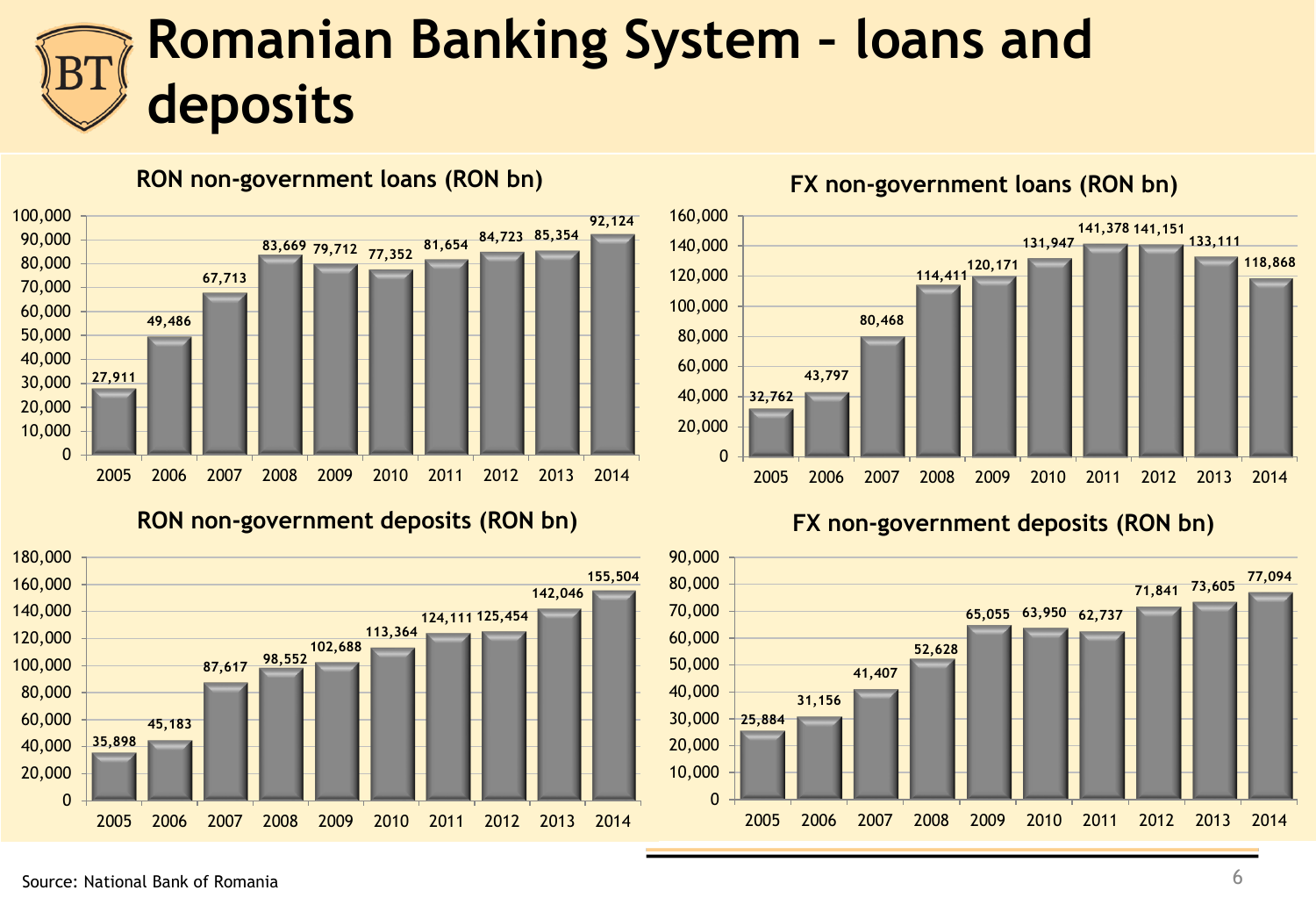

**31 215 535 540** 500,000 1,000,000 1,500,000 2,000,000 2,500,000 3,000,000 100 200 300 400 500 600 **BT clients and units evolution** CLIENTS **1.8% 2.0% 2.9% 3.9% 4.7% 5.5% 5.4% 5.9% 6.3% 7.3% 8.1% 8.9% 9.78%** 0% 1% 2% 3% 4% 5% 6% 7% 8% 9% 10% 2002 2003 2004 2005 2006 2007 2008 2009 2010 2011 2012 2013 2014

 $\Omega$ 

**BT: market share evolution**

-

2000 2005 2010 2014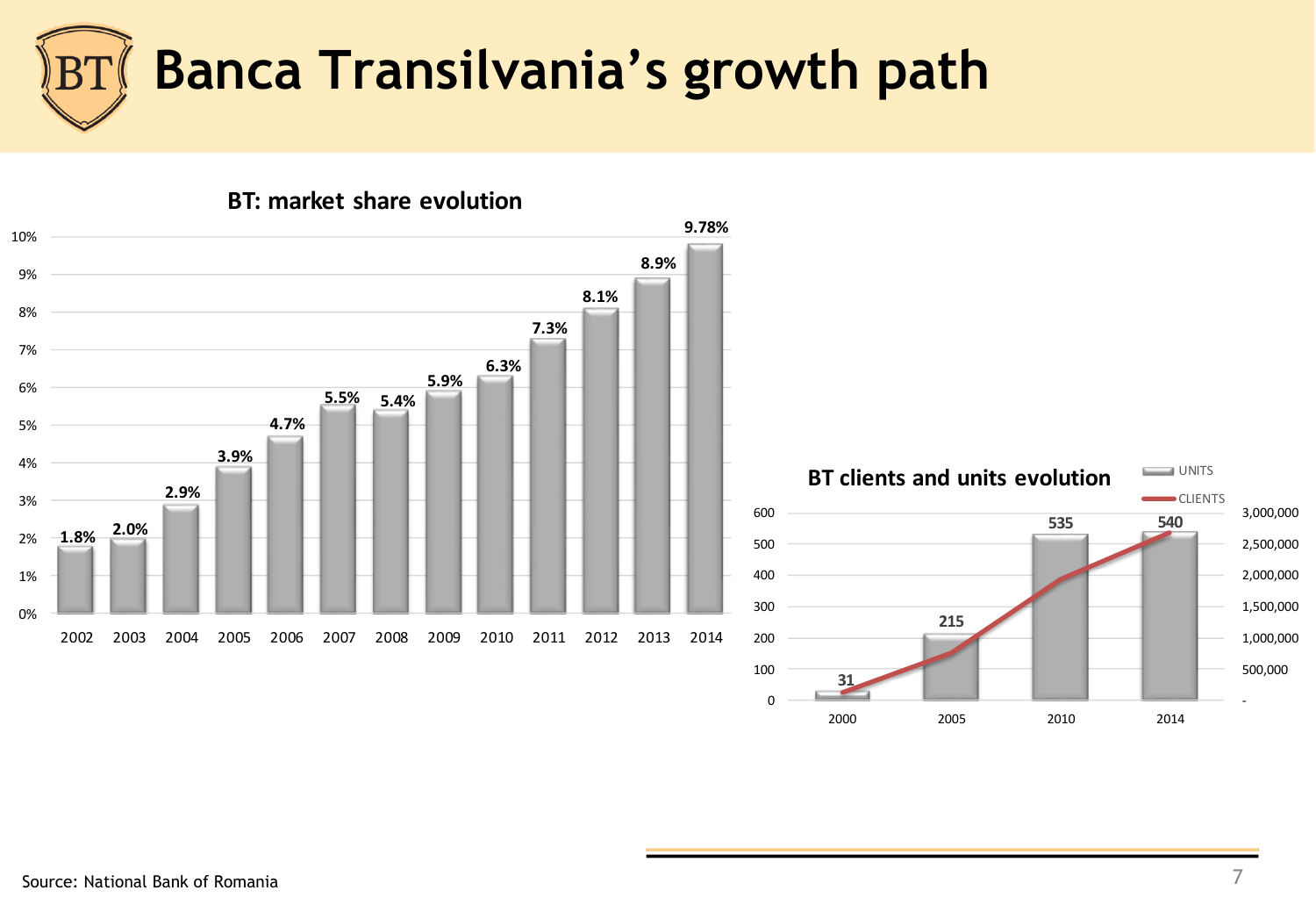

### **Introduction**

# **Transaction overview**

- Overview of financial information
- **High level integration plan**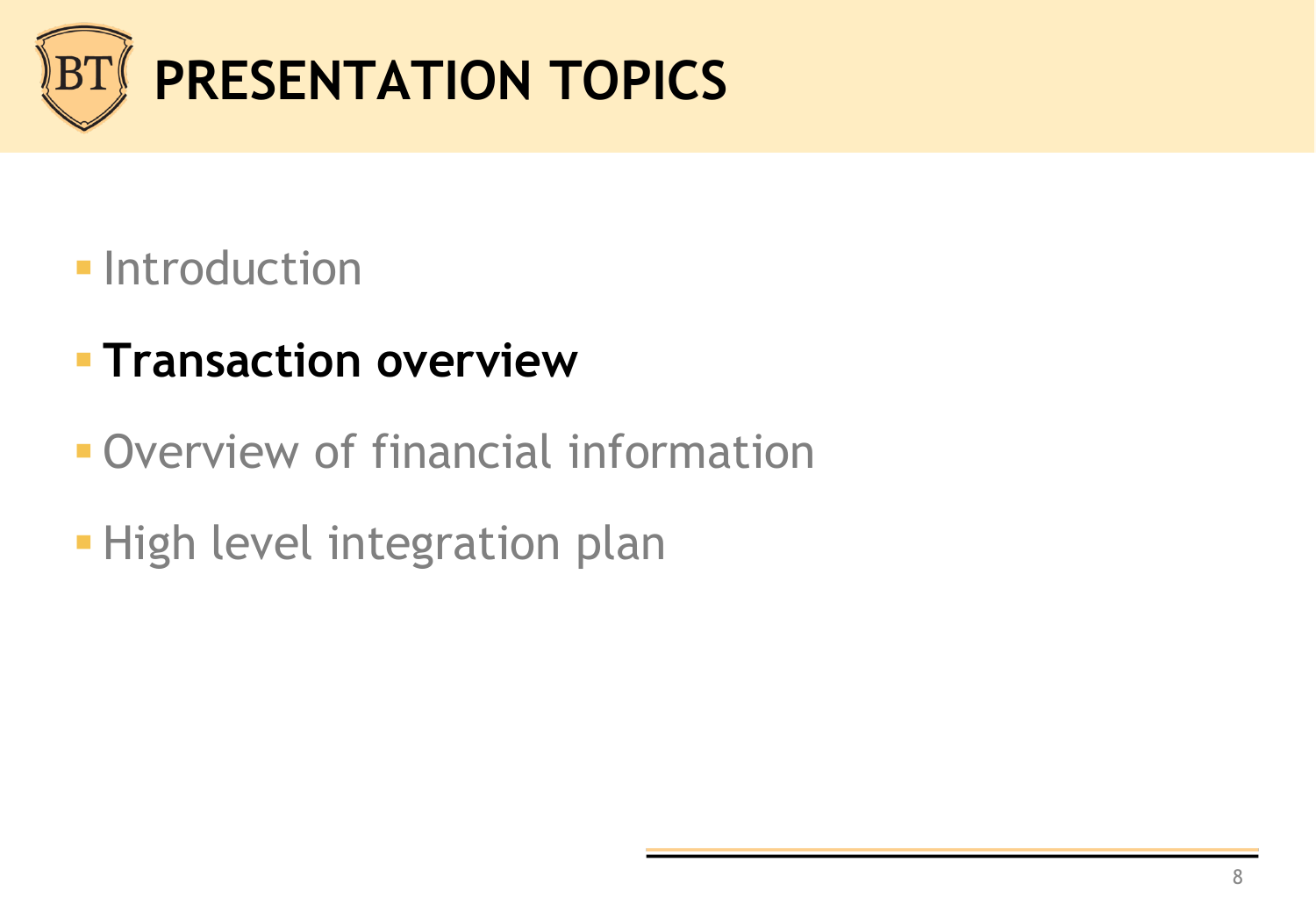

#### *Transaction rationale*

- Banca Transilvania intends to consolidate its position within the Romanian banking market, benefiting from economies of scale, while preserving strong profitability, organic growth and prudential ratios.
- The main points of focus for the acquisition are:
	- Banca Transilvania will achieve a better management of its strong liquidity position.
	- Banca Transilvania has a long-term strategy that synergies with Volksbank's significant retail loans portfolio.
	- The cross-sell ratio of banking products and services will increase for the combined entity.

#### *Next steps*

- **The integration planning.**
- **Legal merger subject to GSM approval.**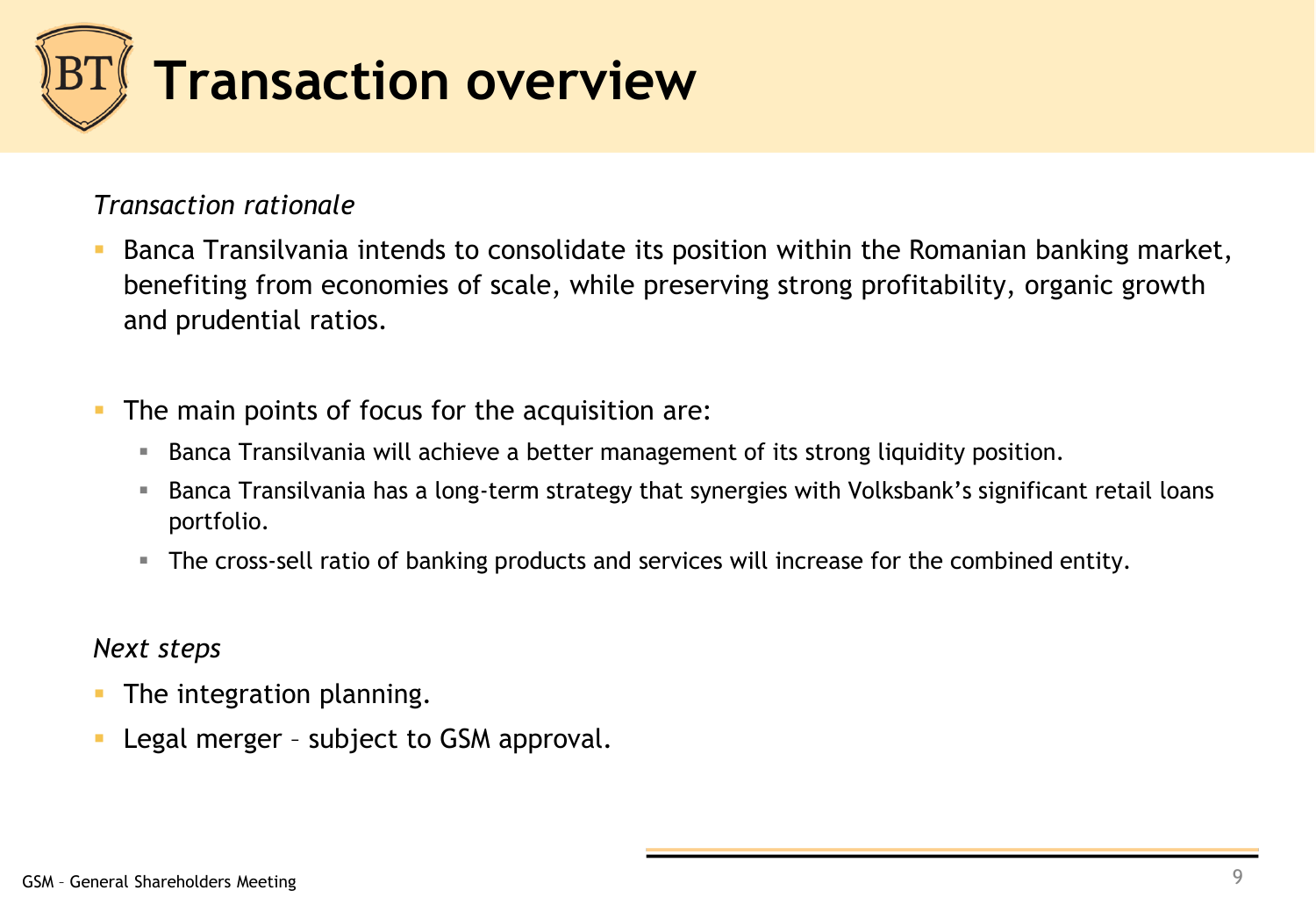

#### *Transaction scope and milestones*

- The transaction documentation was signed on 10 December 2014. The closing date of the transaction is 7 April 2015.
- Banca Transilvania Financial Group acquired 100% of Volksbank Romania S.A. shares (Banca Transilvania has full control after closing date).
- **The balance of parent funding outstanding in Volksbank at closing date is assigned to Banca** Transilvania at nominal value as part of the transaction.

#### *Pricing overview*

- The transaction price is EUR 81 million (eq. RON 360 million), out of which an amount of EUR 58 million is placed in an escrow account to cover certain future risks that may arise within 1 year, as identified in the SPA.
- **The consideration was fully paid by Banca Transilvania at closing date from own liquidity** resources.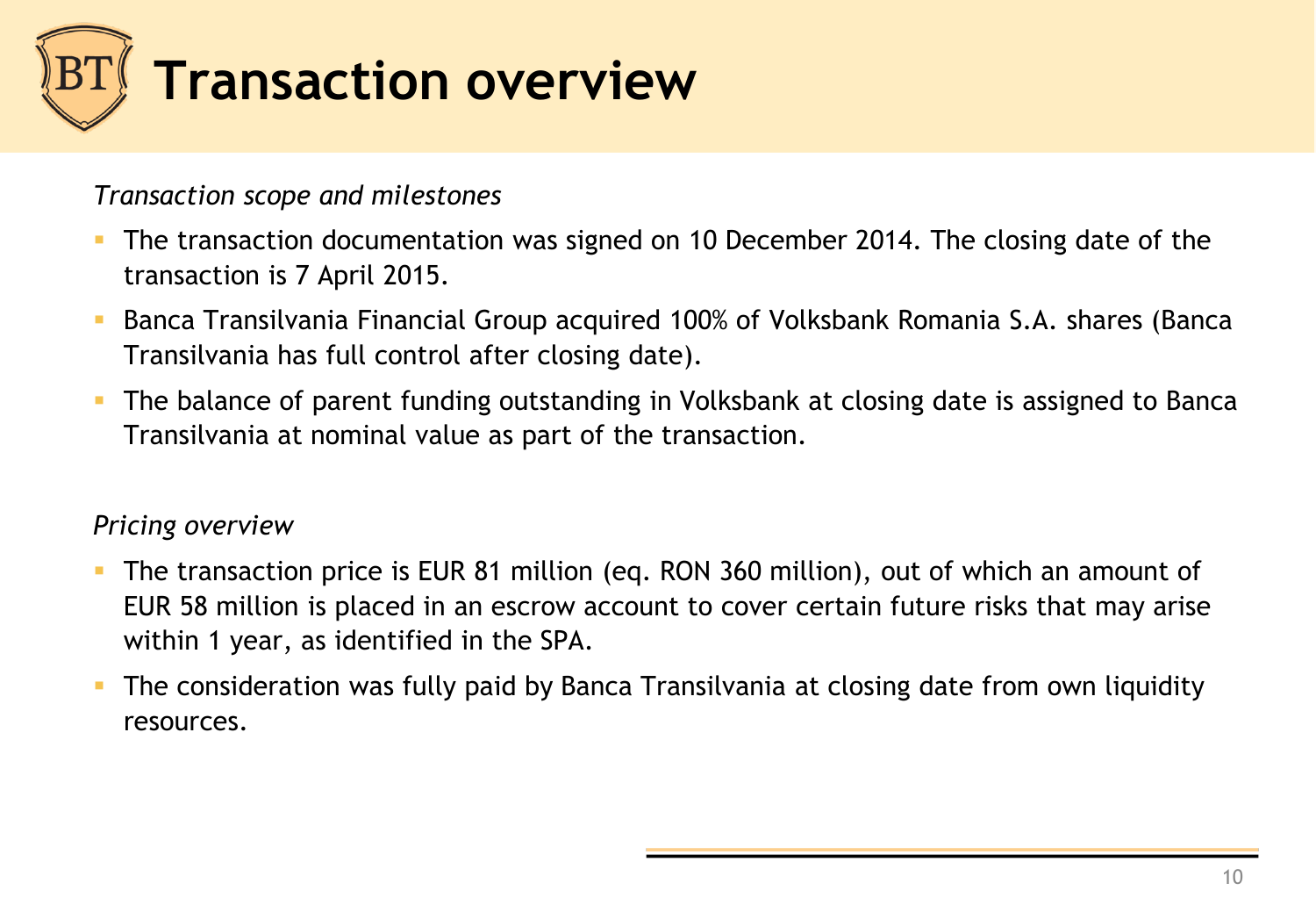

### **Introduction**

**- Transaction overview** 

# **Overview of financial information**

**- High level integration plan**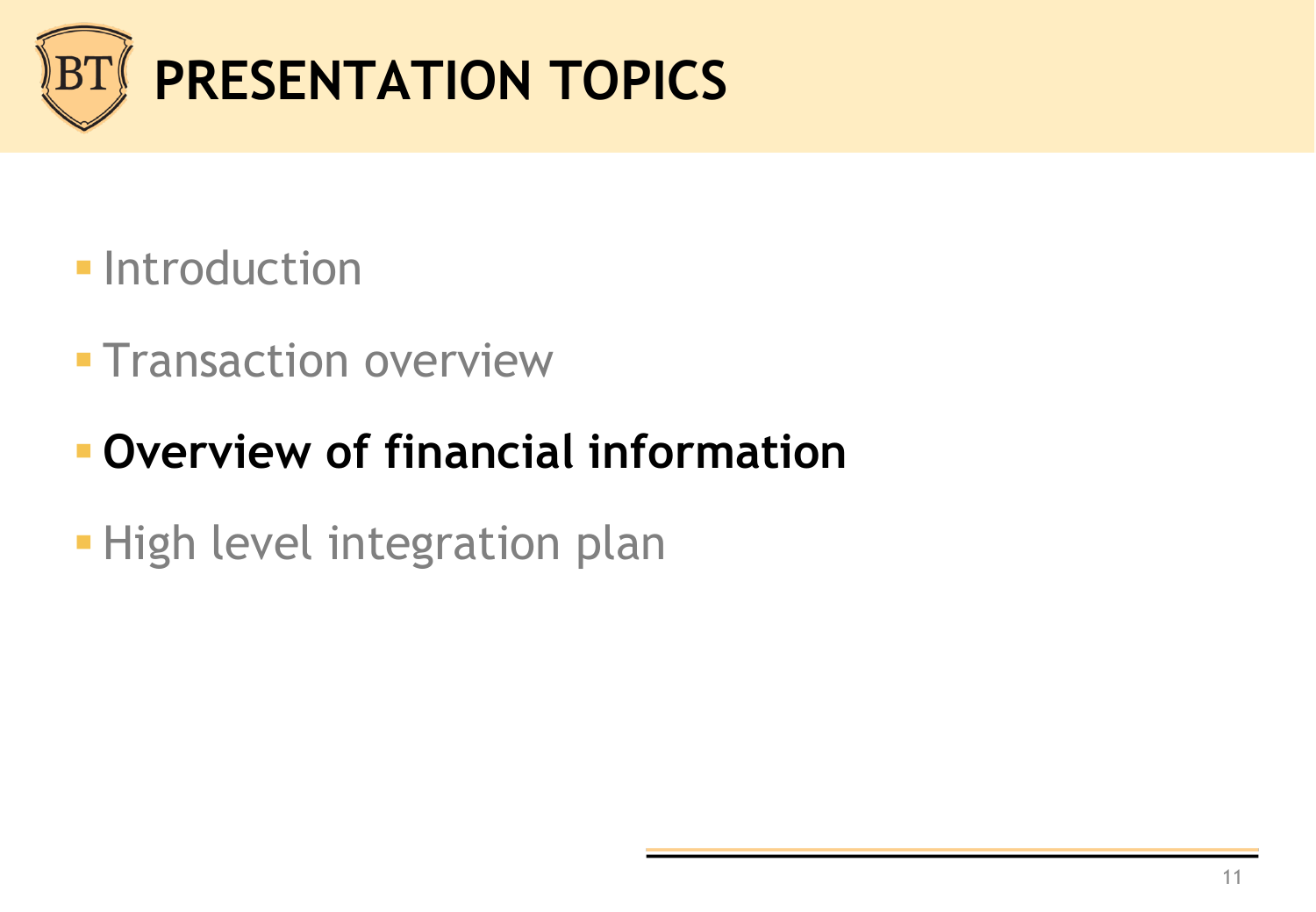

**Key Indicators (RON million) Banca Transilvania\* Volksbank Romania\*\* Total assets** 35,620 12,361 Equity 3,702 713 Total loans and accruals and 20,020 8,656 PAR 90 (%) 10.87% 9.16% Cost / Income (%) 41.41% 78.1% Cost of risk (%) 3.32% 0.99%  $NIM$  (%) 3.37% 2.07% Capital adequacy ratio  $(\%)$  17.32% 19.00% Loans / deposits (%) 66.63% 184.33% Quick liquidity (%) 55.30% 33.80%

#### **Total assets CCY structure**



\* Audited results approved by the Board of Directors on 26 March 2015

\*\* Based on 2014 audit report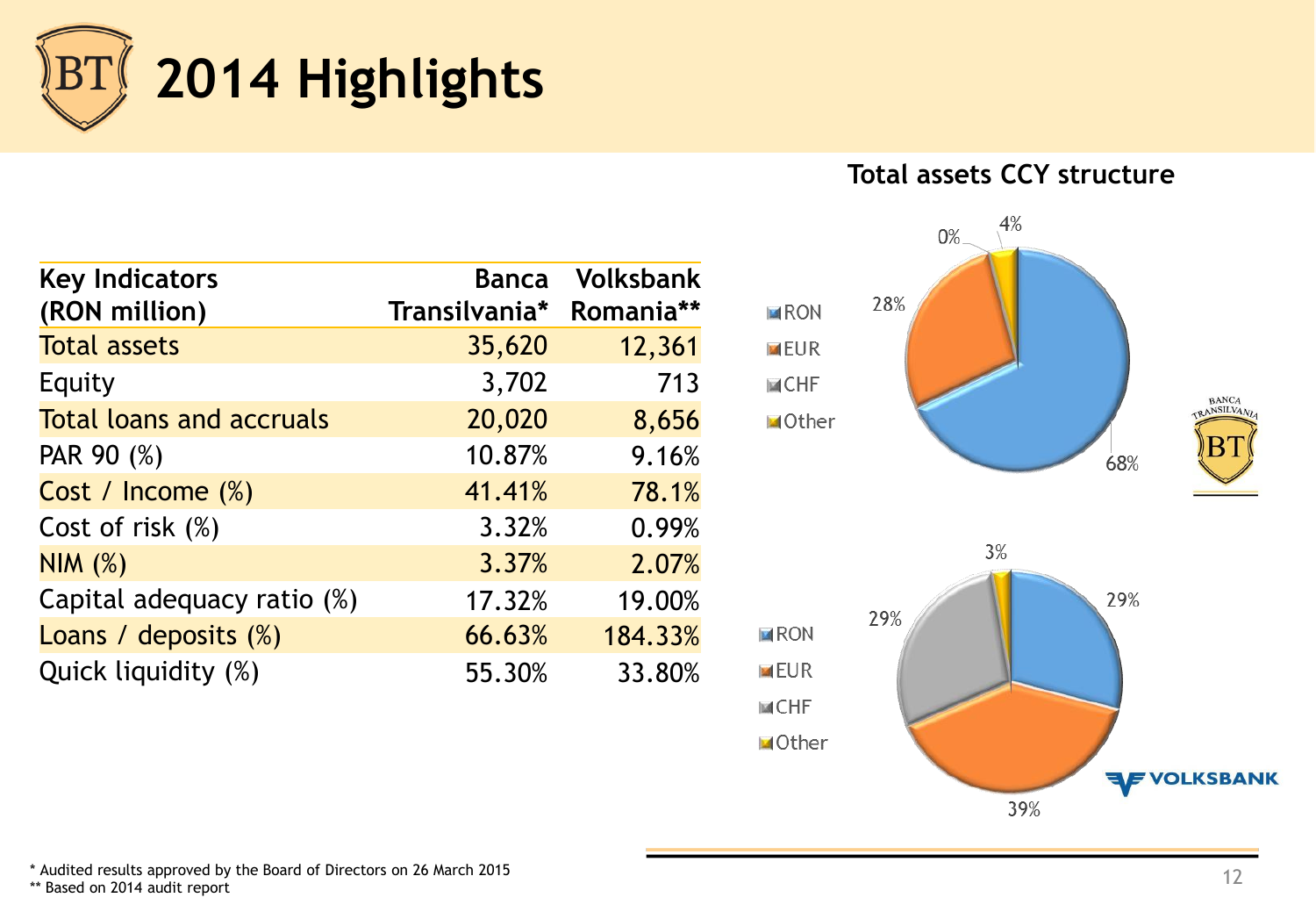

| <b>RON</b> million              | <b>Banca</b><br>Transilvania* | <b>Vollksbank</b><br>Romania** |
|---------------------------------|-------------------------------|--------------------------------|
| Cash and cash equivalents       | 4,226                         | 2,483                          |
| <b>Placements with banks</b>    | 2,379                         | 418                            |
| T bills and securities          | 10,905                        | 1,537                          |
| Loans to customers, net         | 17,517                        | 7,677                          |
| Fixed assets and participations | 435                           | 158                            |
| Other assets                    | 158                           | 88                             |
| <b>Total assets</b>             | 35,620                        | 12,361                         |
| Shareholders' equity**          | 3,702                         | 713                            |
| Subordinated loan               | 395                           | 723                            |
| Due to customers                | 30,045                        | 4,696                          |
| Due to banks and FIs            | 1,082                         | 4,069                          |
| <b>Other liabilities</b>        | 396                           | 2,160                          |
| <b>Total liabilities</b>        | 35,620                        | 12,361                         |

\* Audited results approved by the Board of Directors on 26 March 2015 \* Audited results approved by the Board of Directors on 26 March 2015<br>\*\* Based on 2014 audit report; the equity of VB includes 2014 losses 138 March 2015 13 March 2014 losses 13 March 2014 losses 13 March 2014 losses 13 Ma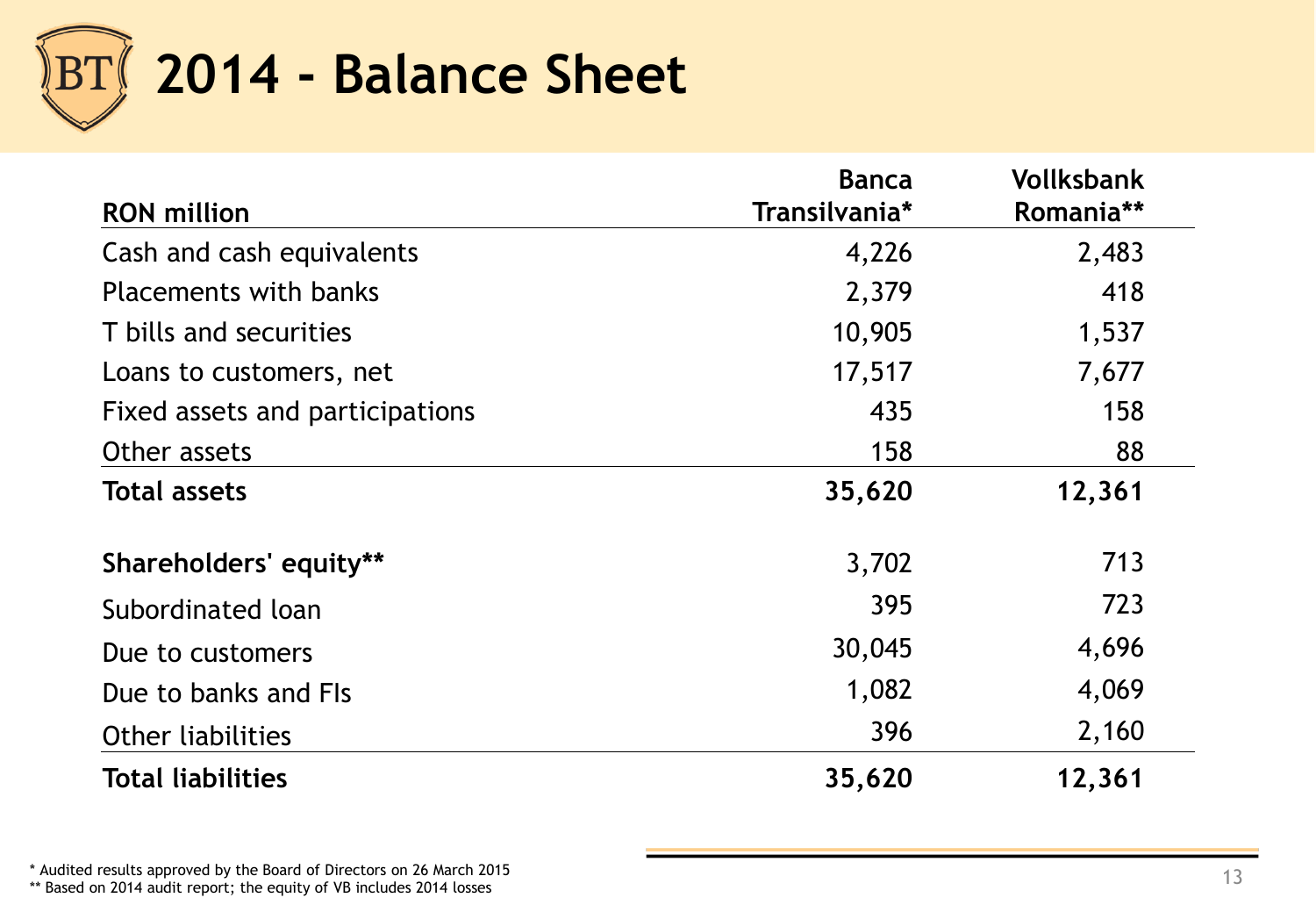

| <b>RON</b> million              | <b>Banca</b>  | <b>Volksbank</b> |
|---------------------------------|---------------|------------------|
|                                 | Transilvania* | Romania**        |
| Net interest income             | 1,138         | 267              |
| Net commissions income          | 408           | 27               |
| Other operating income          | 454           | 39               |
| <b>Operating income</b>         | 2,000         | 333              |
| <b>Operating expenses</b>       | 828           | 232              |
| <b>Profit before provisions</b> | 1,172         | 102              |
| <b>Provisions</b>               | 667           | 2,006            |
| Gross profit / (loss)           | 505           | (1, 904)         |
| Net profit / (loss)             | 434           | $(1,899)$ ***    |

\* Audited results approved by the Board of Directors on 26 March 2015

\*\* Based on 2014 audit report

\*\*\* the equity of RON 713 million, includes the 2014 net loss of VB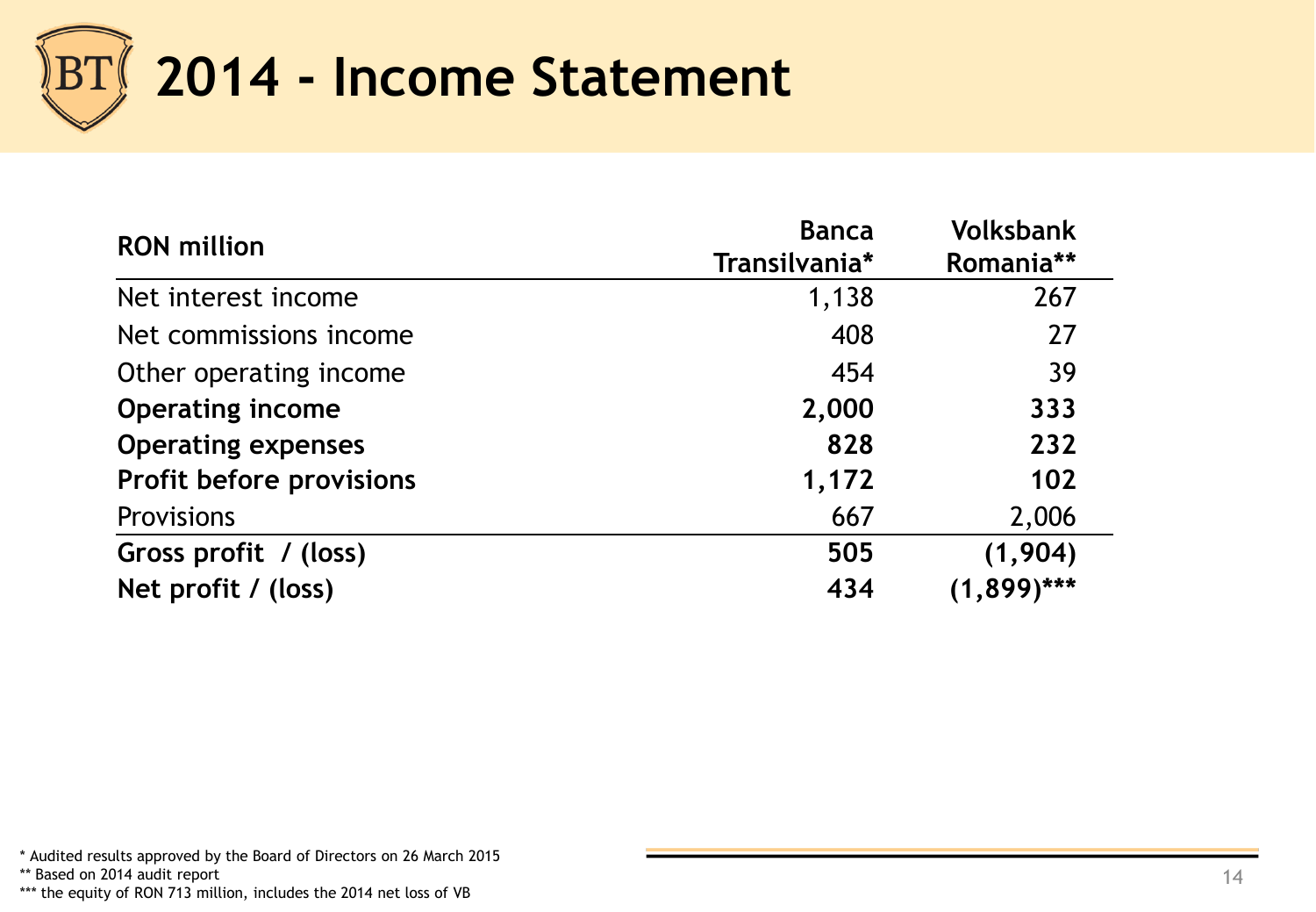# **Overview of financial information on closing date**

| <b>Selected captions</b><br>(RON million)                                  | <b>Volksbank Romania</b><br>at closing* | <b>Volksbank Romania</b><br>eoy 2014** |
|----------------------------------------------------------------------------|-----------------------------------------|----------------------------------------|
| <b>Subordinated loans</b>                                                  | $\blacksquare$                          | 723                                    |
| Parent funding                                                             | 2,857                                   | 4,069                                  |
| Equity further to VB capital increases<br>in Q1 2015                       | 2,795                                   | 713                                    |
| Additional provisions as required by<br>BT, to be booked following closing | 890                                     |                                        |
| <b>Final Equity position</b>                                               | 1,905                                   |                                        |

- During Q1 2015, Volksbank Romania's equity position has significantly increased following the implementation of the conditions negotiated between parties before closing date:
	- Conversion of all subordinated loans amounting to EUR 161 million;
	- **Partial conversion of parent funding amounting to CHF 341.5 million.**
- VB parent funding of eq. RON 2,857 is assigned to BT

\* Based on December 2014 audited amounts adjusted for SPA conditions

<sup>\*\*</sup> Based on 2014 audited report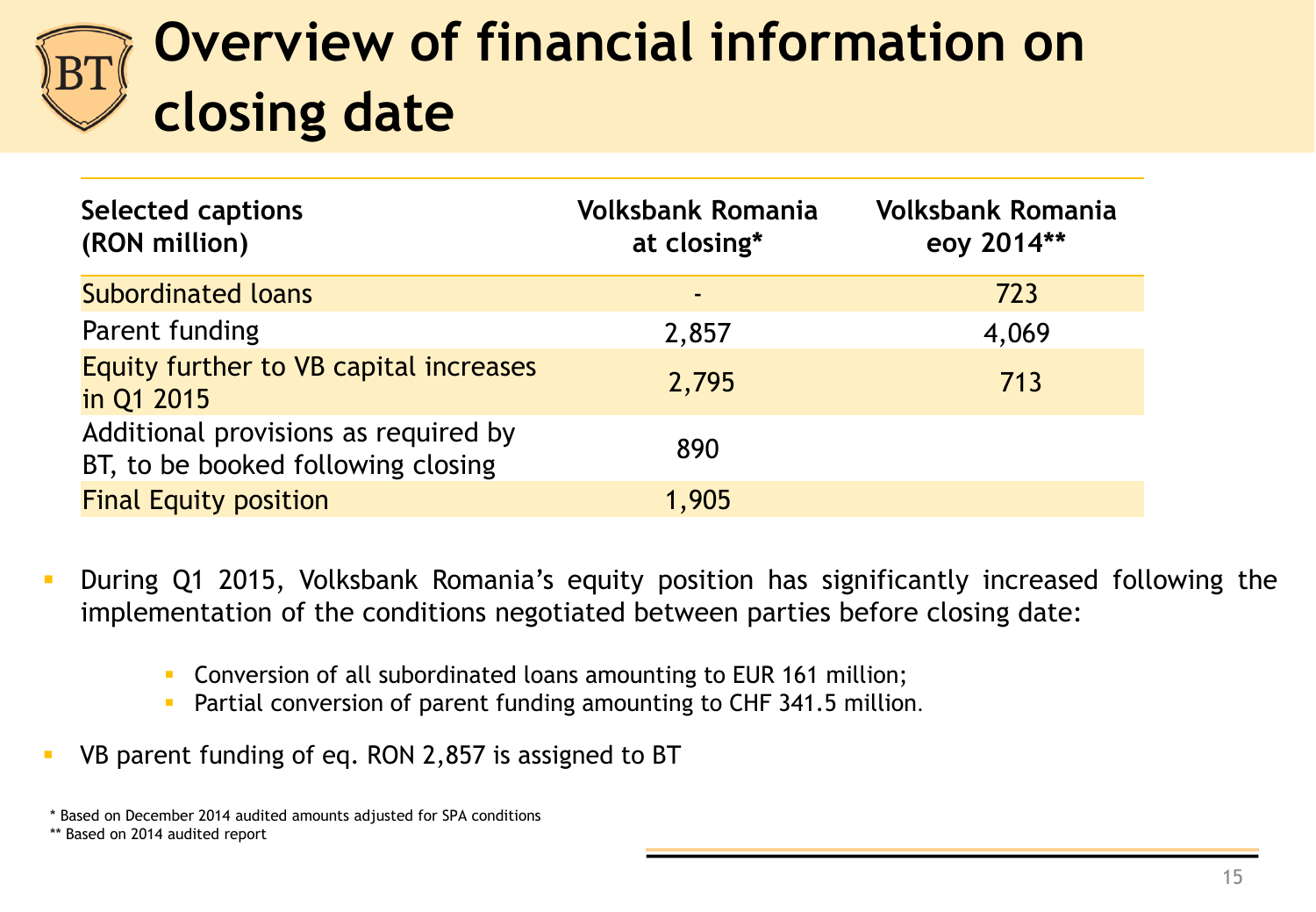# **Post merger highlights–preliminary estimations**

| <b>RON</b> million      | <b>Estimated</b><br>post-merger | <b>BT</b> individual* |
|-------------------------|---------------------------------|-----------------------|
| Loans to customers, net | 25,979                          | 19,746                |
| Due to customers        | 32,277                          | 31,716                |

| Net interest income    | 1,494 | 1,248 |
|------------------------|-------|-------|
| Net commissions income | 489   | 441   |
| Other operating income | 334   | 326   |
| Operating expenses     | 999   | 869   |

\*BT individual – as presented as a stand alone, organic growth bugdet for 2015, as presented in the documents for the GSM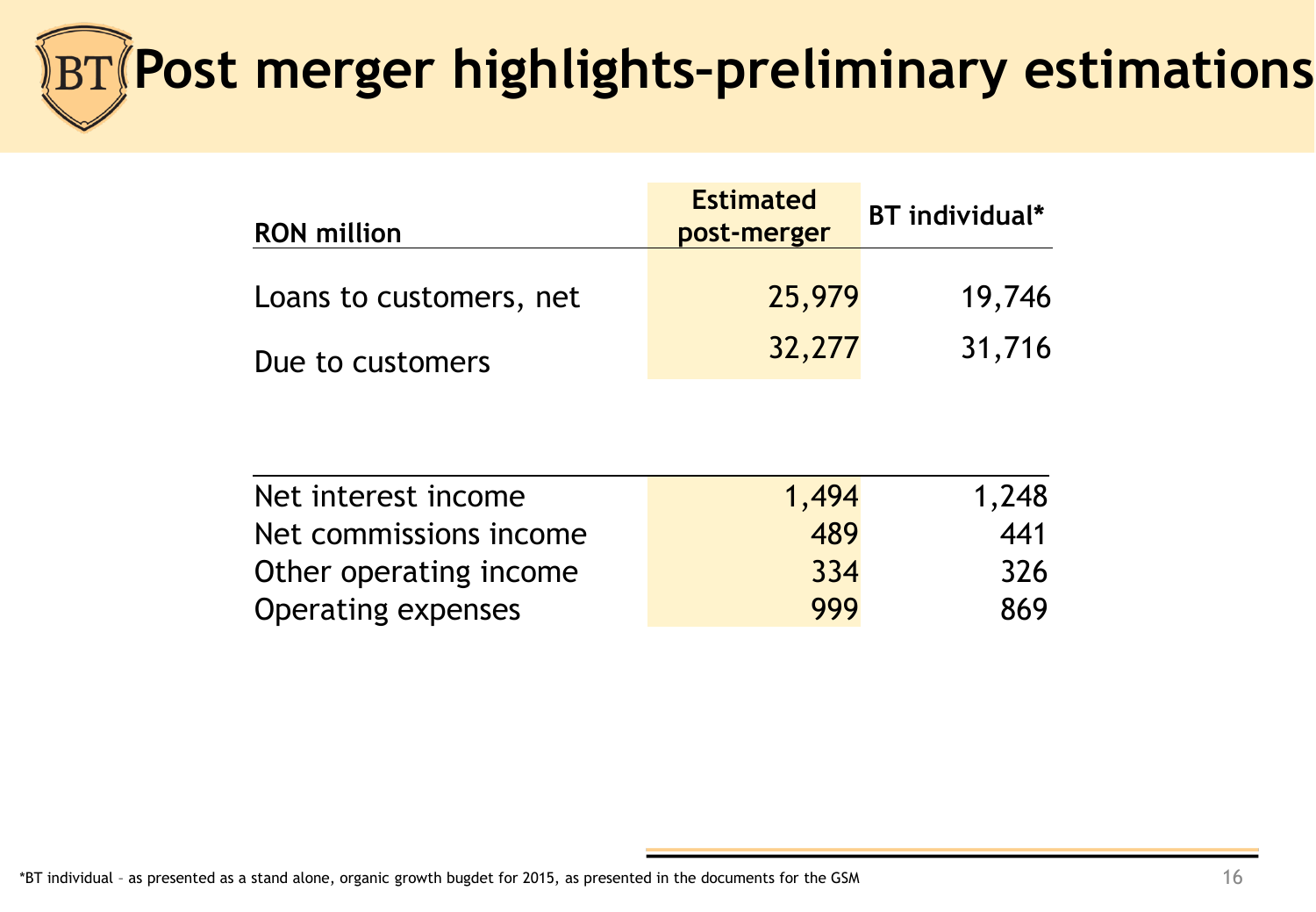

### **- Introduction**

- **Transaction overview**
- **Overview of financial information**
- **High level integration plan**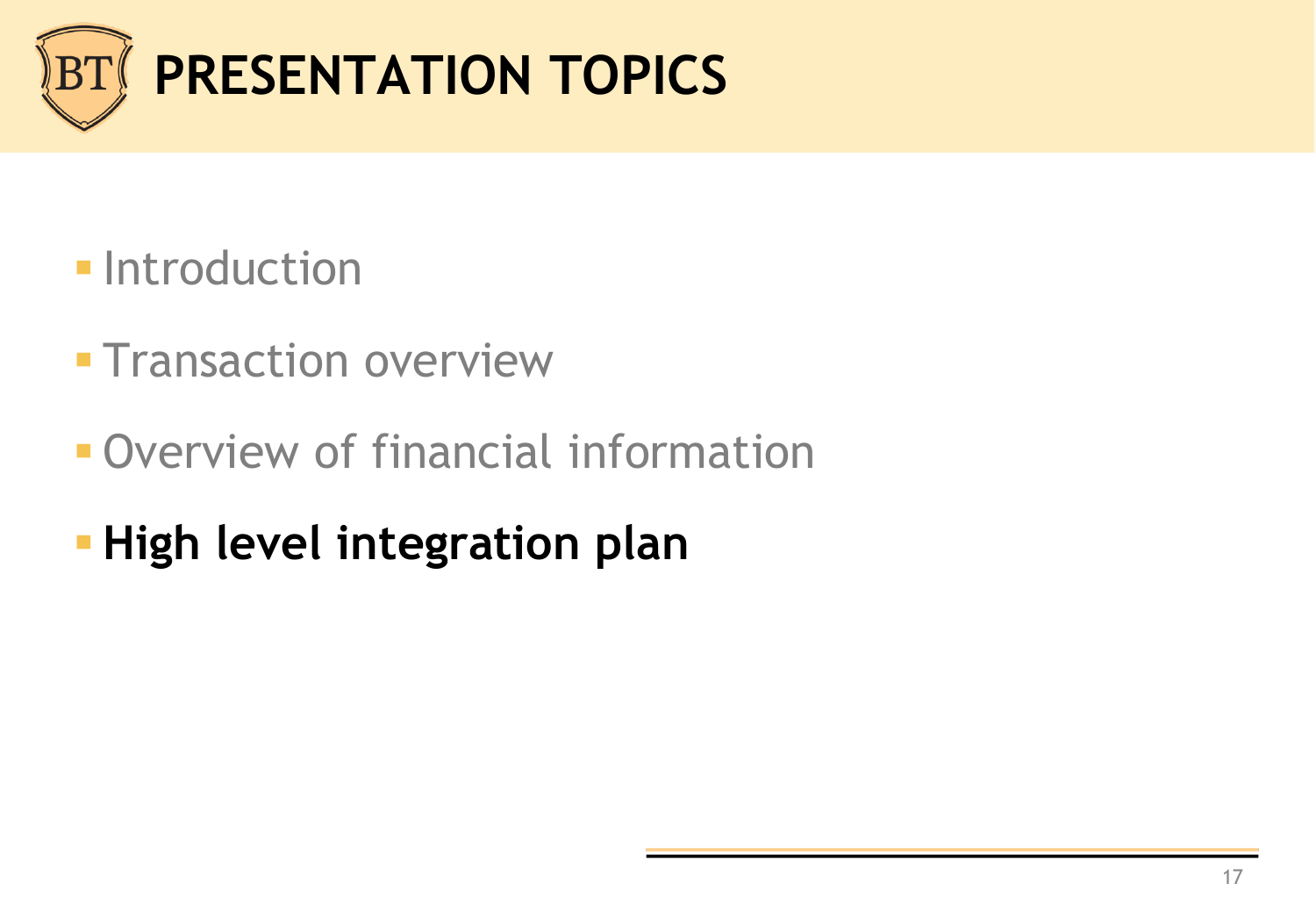# **Integration strategy was developed to ensure business continuity and synergy achievement**

| <b>Retail</b>                                   | Enhanced customer experience<br>п<br>Single portfolio of products in the merged bank<br>П                                                                              |
|-------------------------------------------------|------------------------------------------------------------------------------------------------------------------------------------------------------------------------|
| Corporate &<br><b>SME</b>                       | Strong relationships with the clients<br>$\mathcal{L}_{\mathcal{A}}$<br>Common product and service offering<br>$\mathbb{R}^n$                                          |
| <b>Network</b>                                  | Unified branch network focused on customer experience<br>I.                                                                                                            |
| <b>Risk &amp;</b><br><b>Internal</b><br>control | Risk, compliance and anti-fraud policies aligned to BT standards<br>Market risk addressed by BT being the main counterpart for VB treasury<br>$\overline{\phantom{a}}$ |
| IT                                              | No disruptions in customer service and operations<br>$\mathcal{C}$<br>Unified core banking platform and support applications<br>$\overline{\phantom{a}}$               |
| <b>HR</b>                                       | Strong and unified team in the merged bank<br>$\mathcal{L}_{\mathcal{A}}$<br>Talents retained, employee satisfaction kept at a high level<br>П                         |
| Finance /<br>controlling                        | No disruptions in reporting<br>п<br>Unified procedures and policies                                                                                                    |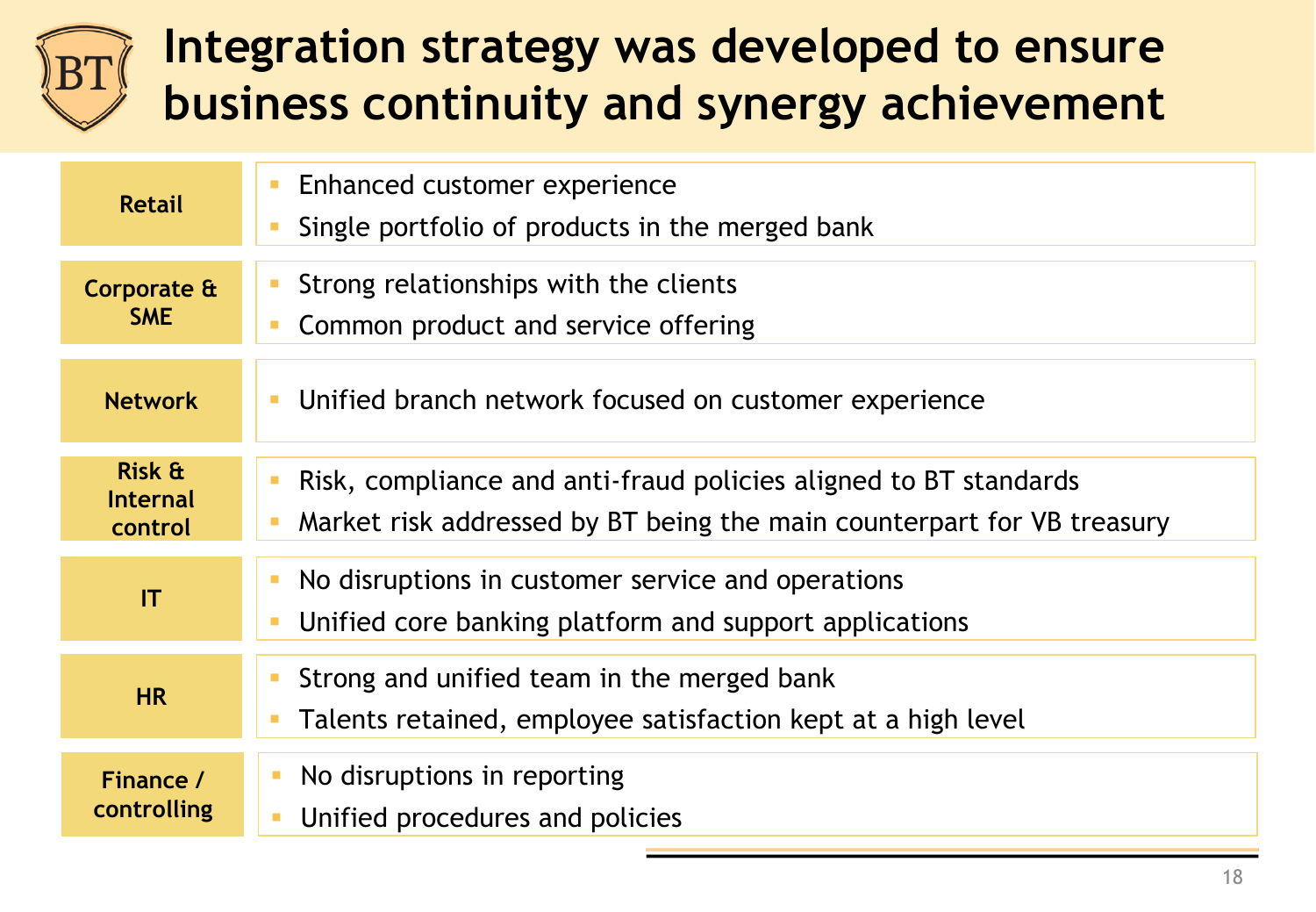

# **A portfolio of over 20 projects have been already defined to implement the strategy**

| <b>Projects Portfolio</b>          |                              | <b>Main projects</b>             |
|------------------------------------|------------------------------|----------------------------------|
| IT migration                       | Legal process for the merger | Accounting                       |
| Retail loans strategy              | Communication                | Finance & Controlling            |
| <b>CHF</b> loans                   | Data warehouse               | <b>Internal Audit</b>            |
| Retail non-loan products strategy  | Operations integration       | ATM & POS Integration            |
| Corporate & SME portfolio strategy | <b>Risk strategy</b>         | Procurement synergies            |
| HR Integration                     | Rebranding                   | Real-estate portfolio management |
| Joint network strategy             | Treasury                     | Collection and workout           |

| Q1 2015                                                       | Q2 2015                                                         | Q4 2015<br>Q3 2015                                                                                       |                                              |
|---------------------------------------------------------------|-----------------------------------------------------------------|----------------------------------------------------------------------------------------------------------|----------------------------------------------|
| Pre-closing<br>activities<br>Program structure<br>development | Development of<br>tactics within<br>respective<br>project areas | Tactics implementation<br>Merger preparation, further to specific GSM<br>and other authorities approvals | <b>Target</b><br>merger<br>date <sup>1</sup> |
| Program planning                                              |                                                                 |                                                                                                          |                                              |

1. Targeted date could be Q1 2016, but it is subject to approvals from the General Shareholders' Meeting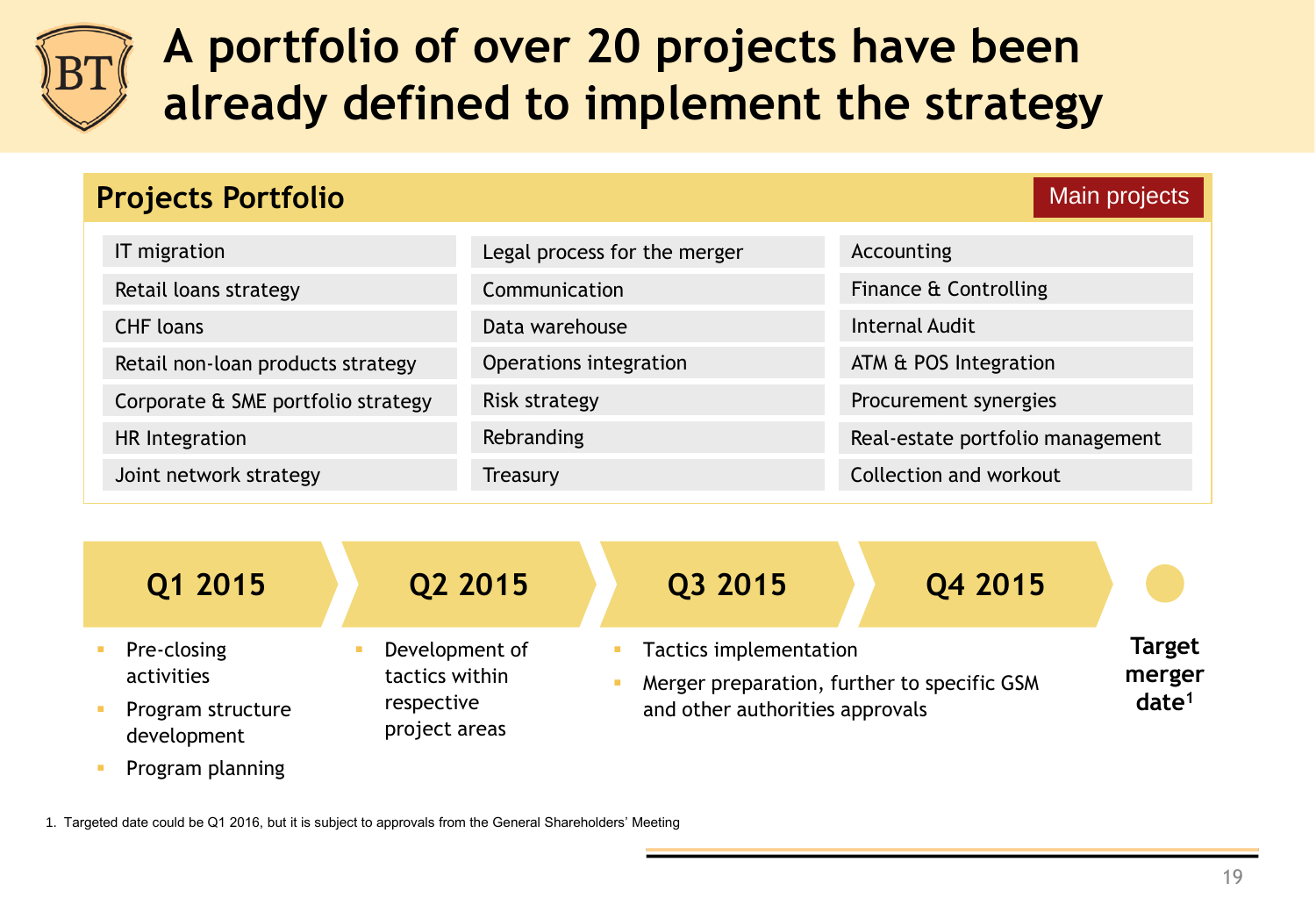## **Integration program is managed by a strong team with VB engagement**

| <b>Program Management</b> |                   |                         |                 |               |
|---------------------------|-------------------|-------------------------|-----------------|---------------|
|                           | <b>Omer Tetik</b> | <b>George Calinescu</b> | Luminita Runcan | Tiberiu Moisa |
|                           | Mihaela Nadasan   | Leontin Toderici        | Gabriela Nistor | Andrei Dudoiu |



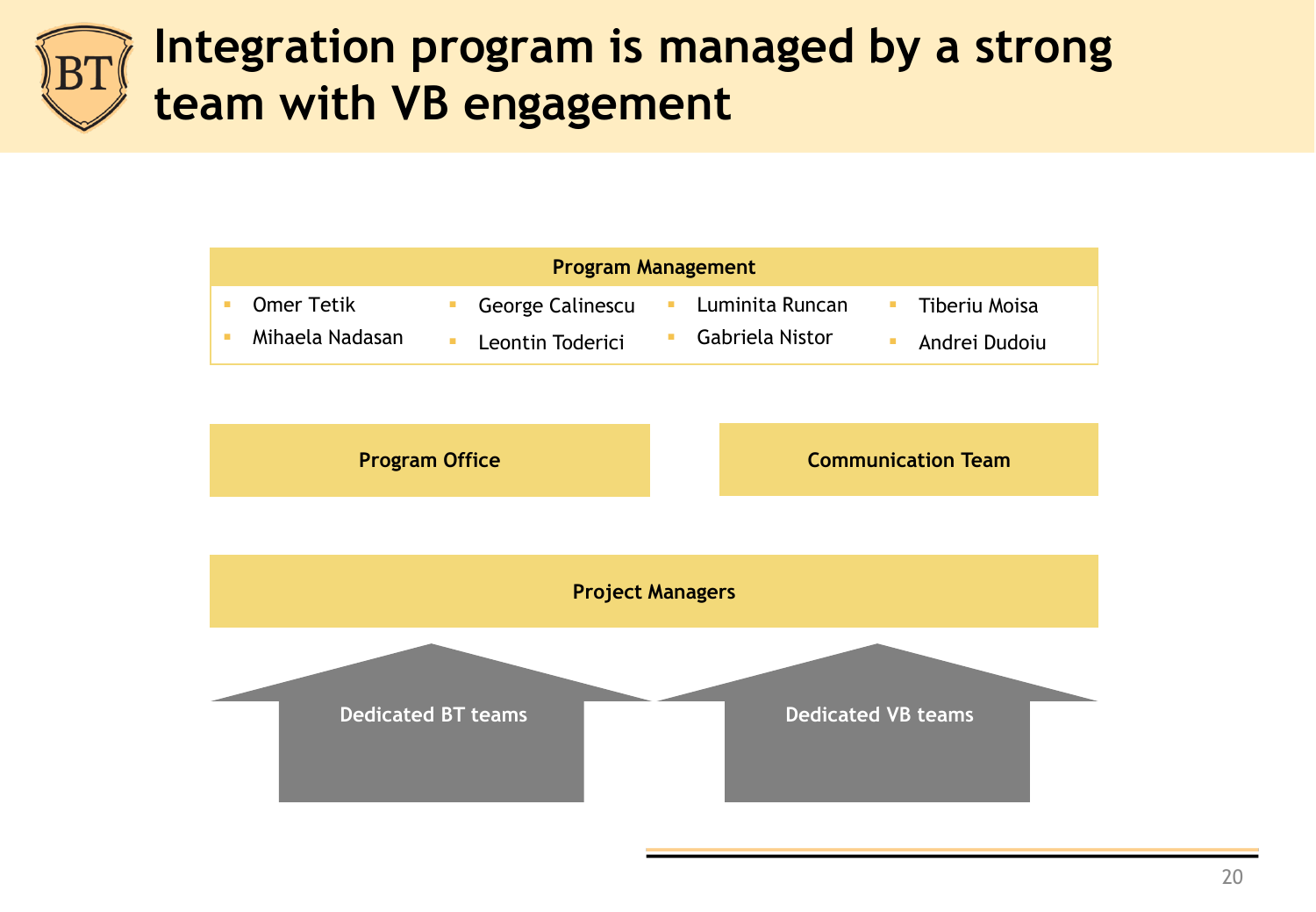